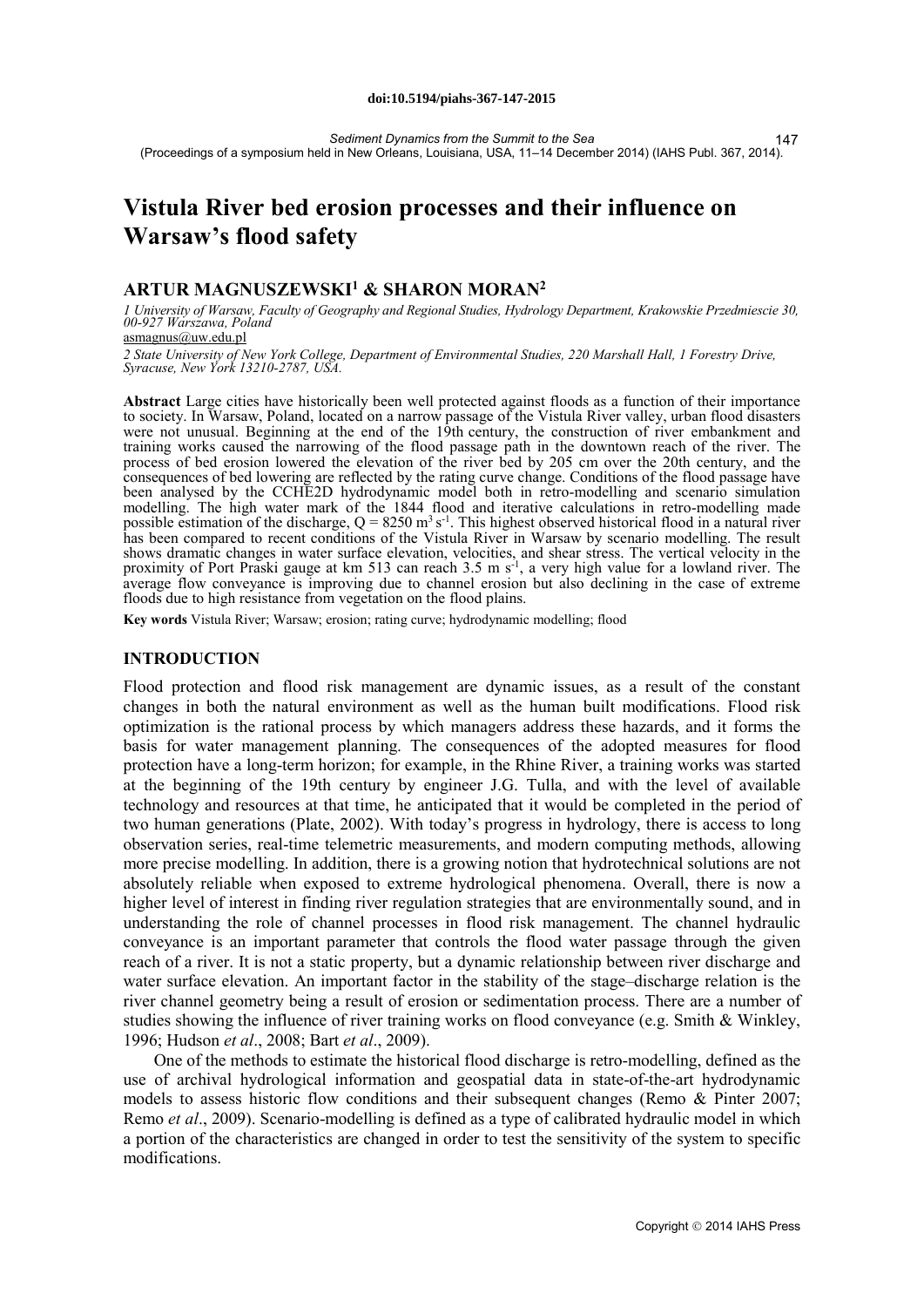#### **STUDY SITE DESCRIPTION**

The north-flowing Vistula River in Warsaw is measured by the water gauge Port Praski, which has been in operation for nearly 200 years. This reach has a drainage area of 84 857 km<sup>2</sup>, and it is located at the 513 km of the river chainage, on the right bank of the Vistula River at the inlet canal of the inland harbour. Characteristic discharges are: mean low flow  $Q_L = 194$  m<sup>3</sup> s<sup>-1</sup>, average flow  $Q_M$  = 561 m<sup>3</sup> s<sup>-1</sup>,  $Q_{p1\%}$  = 7214 m<sup>3</sup> s<sup>-1</sup>,  $Q_{p0,1\%}$  = 9960 m<sup>3</sup> s<sup>-1</sup>. Historically, most of the major floods in the Vistula River have been formed by intensive rainfalls in summer months in the Carpathian Mountains, that propagate down the middle and lower reaches of the river.

Warsaw, the capital of Poland, was developed on the bank of the Vistula River during the 17th century. One of the virtues of this particular location is that it provided a place of convenient crossing through the river and valley. The geological setting of the Vistula valley near Warsaw reflects the fluvial processes taking place during the Quaternary, at the final stages of the Vistulian glaciation and the Holocene. The valley of the north-flowing Vistula River intersects a belt of glacial uplands, and connects Kozienice basin with the Lower Vistula basin. This part has been described by geomorphologists as a trough flow across the southern Mazovian region (Różycki, 1972). Geological constraints of the valley, with the limiting glacial uplands, cause natural narrowing of the river channel, also reflected by the steeper longitudinal slope of the river surface (Zielińska, 1960). After passing the glacial uplands, the Vistula River valley forms a wide alluvial fan formed as a delta in a pre-glacial lake at the margin of Wkra stadial in Riss glaciation (Fig. 1).

For the flood safety of the city of Warsaw, it is important to understand the shape of the flood plain and over-flood terraces, and their changes through time. At the end of the Vistulian glaciation, the lowest over-flood terrace, the Praga terrace, had been formed; the oldest Holocene terrace is called Wawer terrace and shows the pattern of large palaeo-meander bank cuts. The Praga terrace in the downtown area has an elevation of 7–8 m above the average low surface of the Vistula River, and it drops to 5.5 m in the northern districts of the city (Baraniecka & Konecka-Betley, 1987; Biernacki, 2000).

Sediment transported as bedload is mostly sand with the following properties:  $d_{50} = 0.35$  mm, density *ρ* = 2.654 t m-3 , porosity *p* = 0.32 (Żelaziński *et al*., 2005). Important for the river bed



**Fig. 1** Hypsometry of the Vistula River valley in Warsaw area (data of SRTM obtained from Global Land Cover Facility, University of Maryland).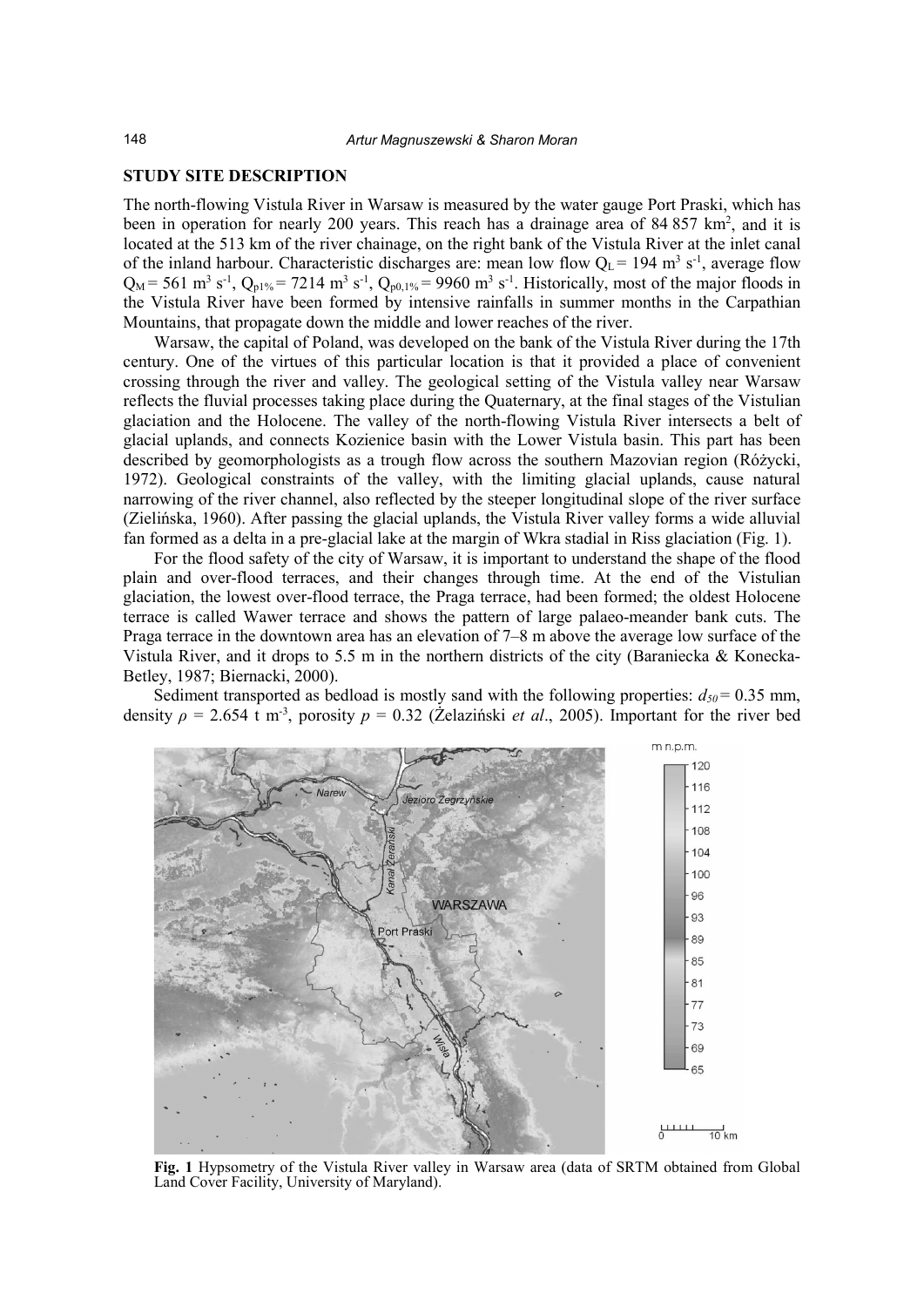morphology are sills made of Tertiary cohesive clays. These older sediments have been disturbed and elevated by the pressure imposed by the Quaternary glaciers. This uneven and complicated run of the Tertiary clays has the name of glacitectonics. The elevated Tertiary clay folds have been covered by a rock pavement from the eroded Quaternary period boulder clays. In the Vistula River channel in Warsaw, these forms act as stone reefs, stabilizing the longitudinal profile.

The natural narrowing of the Vistula River valley due to geological constraints has been further limited by the flood protective dikes built at the end of 19th century and through the 1950s. The location of the dikes and the sequence of their construction are shown in Fig. 2. The spacing of the dikes in the rural area out of the Warsaw border is in the range 1500 m at km 501, while in the inner city it drops to 470–480 m at km 511–514 of chainage. Such a narrowing of the flood water passage route by the flood protective dikes was designed at the end of 19th century as a method to concentrate water flow near the water supply intake. This change in the river crosssection geometry was accommodated by increasing the height of the flood protective dikes.

The Vistula River in Warsaw was used intensively for inland navigation in the 1950s–1960s. These works continued in 1962–1963 and 1968–1976; structures added include groins, longitudinal dams, and waterfront boulevards. The narrowing of the river due to flood protective dikes and river training structures has been called the "Warsaw corset."



**Fig. 2** Outline of the modelled area and location of the flood protective dikes along the Vistula River valley in the Warsaw area.

Another factor contributing to the erosion of the river bed is the dredging of sand and gravel for the post war reconstruction of the city. In 1950, the volume of dredged sediments reached 500 000 m3 , rivaling the natural bedload transport rate (Skibiński, 1963). During 1952–1959, the volume of dredged bed material increased to 850 000 m<sup>3</sup> per year, and in 1978, peaked at nearly  $2000\,000\,\mathrm{m}^3$  (Wierzbicki, 2001). During the 1990s, the volume of the dredged sand decreased, finally stabilizing at 1 200 000 m3 (Żelaziński *et al*., 2005).

Exploitation of the river sediments together with the narrowing of the channel by the training works resulted in rapid bottom erosion. This process was first predicted by Pomianowski (1938) who anticipated the channel deepening by 2 m. The channel erosion became more visible after the completion of the river training works in the 1960s. Zielińska (1960) forecast that the process of erosion would slow down or even reverse to sedimentation, but the existing trend continues.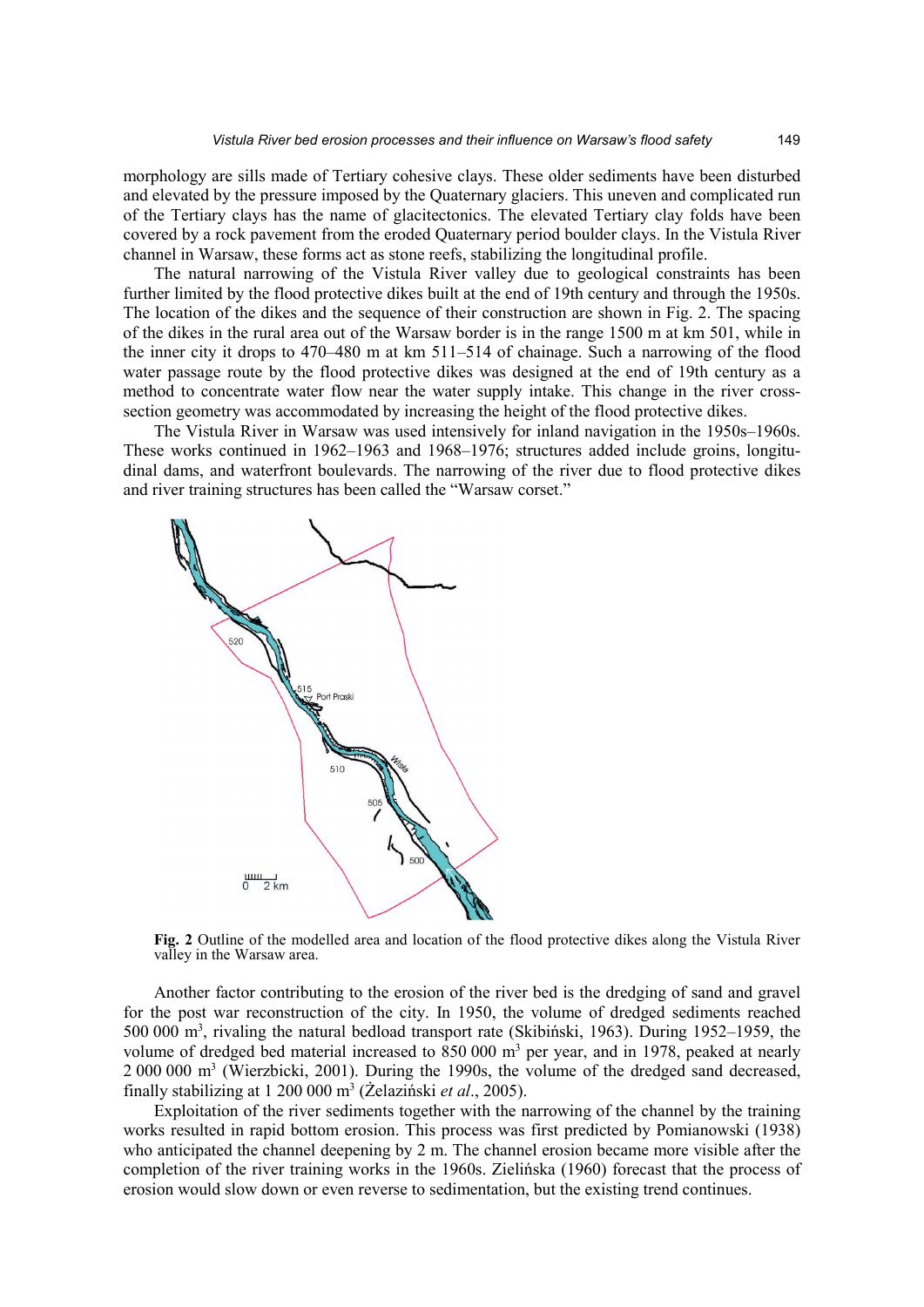Intensive erosion has exposed the stone reefs at the top of the cohesive clays elevations, impeding navigation. To improve navigational safety, a dredging operation conducted from 1989 to 1991 at the reach 509–520.5 km removed 3000  $m<sup>3</sup>$  of stones, maintaining a transit depth of 1.2–1.5 m (Kowalski *et al*., 2013).

The dynamics of the river channel changes are illustrated by the instability of the rating curves reflecting the relationship between water stage and discharge. We can analyse rating curves from the Port Praski gauge from the following years: 1919, 1960, and 2010. Lowering of the rating curve from 2010 (with respect to the 1919 curve) in the low flow range indicates channel bottom erosion by 205 cm. However, comparison of the curves in the high flow range indicate that the initial flood conveyance has declined. The rating curve of 2010 is lower than the curve of 1960 but still higher than the initial curve of 1919. This relation is visible also when we compare the stage of the floods from 1960 and 1962, which was higher than the stage of the last flood (2010), with a highest ever measured discharge (Table 1). That can be explained by the influence of the river training works from the 1960s, as well as the subsequent channel erosion. The first response of the channel to the river training works was to produce a new flood plain between the groins, which was sheltered by the dense vegetation cover. More recently, erosion processes in the channel have lowered the position of the newest rating curve.

The Vistula river channel erosion with time is depicted in Fig. 3, showing the position of the water stage corresponding to mean low flow during 1919–2010 at the Port Praski gauge station. The intensity of channel erosion shows acceleration during the post war period which can in turn be explained by the dredging and intensification of river training works.

| Water stage<br>$H$ (cm) | Year | Origin of the flood<br>$S$ – snow melt/R – rainfall | Discharge<br>$Q(m^3 s^5)$ |
|-------------------------|------|-----------------------------------------------------|---------------------------|
| 849 (863)               | 1844 | R                                                   | 8 250 $*$                 |
| 808                     | 1813 | R                                                   | $7430*$                   |
| 787                     | 1960 | R                                                   | 5 6 5 0                   |
| 780                     | 1962 | R                                                   | 5 5 2 0                   |
| 777                     | 2010 | R                                                   | 5 8 9 9                   |
| 758                     | 1924 | S                                                   | 5 8 6 0                   |
| 749                     | 1934 | R                                                   | 5460                      |
| 728                     | 1980 | R                                                   | 4 7 2 0                   |
| 706                     | 2001 | R                                                   | 4 7 8 0                   |
| 646                     | 1997 | R                                                   | 4 1 7 0                   |

**Table 1** High water stages and corresponding discharge of the Vistula River in Warsaw profile (Port Praski) 1813–2010: 1 – obtained from retro-modelling by CCHE2D; \*value from retro-modelling



**Fig. 3** Water stage of the Vistula River in Warsaw corresponding to long-term average low flow.

## **RETRO- AND SCENARIO MODELLING**

The retro- and scenario modelling presented herein was completed using the hydrodynamic 2D model called CCHE2D, developed at the National Center for Computational Hydroscience and Engineering (NCCHE) at the University of Mississippi, USA. The model simulates free surface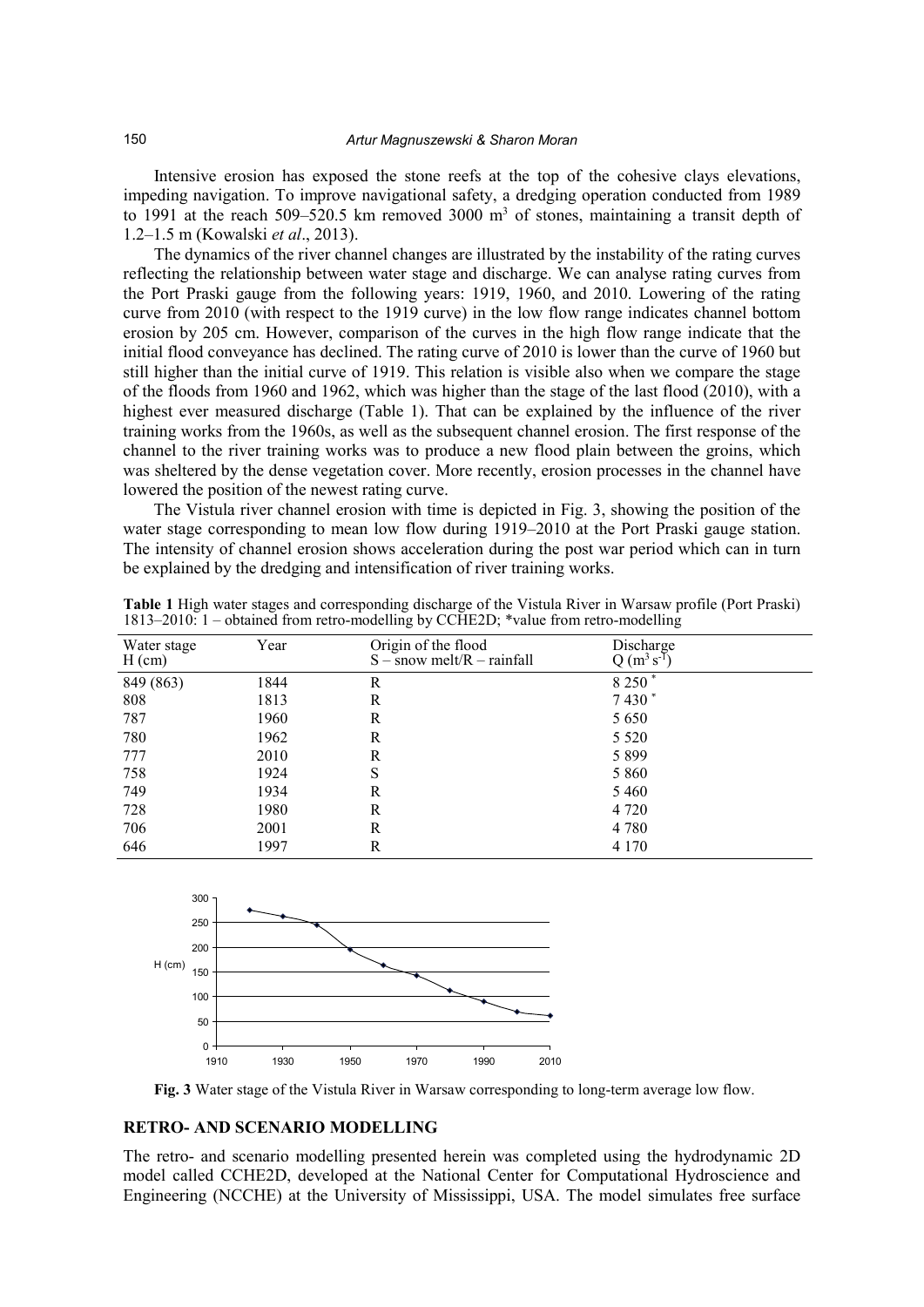flow, and it is based on the depth-averaged Navier-Stokes equations. Turbulent shear stresses were estimated using Boussinesq approximation, with the introduction of turbulent eddy viscosity. The set of equations is solved implicitly by the control volume approach and the efficient element method. This model has been applied successfully to simulate flow in natural channels, and has proven to be an effective tool for hydraulic research (Jia *et al*., 2002).

The numerical calculations are carried out at the nodes of an irregular rectangular mesh. Data needed in the modelling comprise geometric data of the channel and flood plain, as well as Manning roughness values. The geometric information was obtained from a DEM of 20 m resolution based on river soundings and digital stereoscopy representing the flood plain and higher terraces. For retro-modelling of the flood passage, the recent river training structures, flood protection dikes and bridges narrowing were removed from the DEM by editing elevation values. The retro-modelling also used the geometry and location of the recent river channel, assuming that for the extreme flood passage, the geometry of the flood plain is most important. A Manning roughness coefficient *n* was assigned to land-use classes according to the literature values: river channel 0.03, open area with a low vegetation 0.04, settlement area 0.06, forest and tall vegetation 0.11. The spatial distribution of the values was obtained from recent topographic maps and an early topographic map (from 1832) representing natural flow conditions. The computing mesh for the retro-modelling used  $i = 200 \times j = 400$  lines, and the computing mesh for scenario modelling contained  $i = 50 \times j = 400$  lines. Both computing domains covered the space between 501–521 km of the river chainage. The DEM from which elevation points have been calculated contains 1.95 million (x, y, and z) coordinates. The model assumed steady-state flow conditions and parabolic eddy viscosity.

Warsaw has been affected quite often by floods, and the range of extreme high water levels has been documented by high water marks that were carved in stone or commemorated with iron plates. After the catastrophic flood of 1844, a total of 10 flood marks were placed, but only one remains, located on the right bank of the Vistula, close to Port Praski water gauge. The elevation of other flood marks has been reconstructed from historical documents by Kuźniar (1997). Information on historical floods relates only to their elevation in a longitudinal profile, and the discharge is not known. However, by retro-modelling and iterative computations and comparison of the calculated water surface elevations to recorded high water marks, the discharge of the 1844 flood is estimated as  $8250 \text{ m}^3 \text{ s}^{-1}$ . The comparison of the water surface elevation and DTM shows that in the period of extreme historical floods, before river embankment, there was possible flow over the Praga terrace in a shortcut leading to the Narew River, a Vistula River tributary located north of Warsaw. The flow was carried out in a topographic lowering, used today by the Zegrzynski and Bródnowski canals (Magnuszewski & Gutry-Korycka, 2009).

The difference between the natural and recent conditions of catastrophic flood passage makes the width of the flood plain available for a high water flow. In the natural conditions at the time of the 1844 flood there was no limit for flow, but by the end of the 19th century, high flow was concentrated by the flood protection dikes. For the scenario modelling, a computing mesh limited to the area constrained by the recent flood protection dikes was prepared. The model was calibrated and verified by comparison of calculated velocity and water elevation to real current meter measurements performed by the Institute of Meteorology and Water Management (IMGW) during the flood of 10 June 2006 (Table 2).

In the scenario modelling, as an upper boundary condition, we applied the discharge of the 1844 flood,  $Q = 8250 \text{ m}^3\text{s}^{-1}$  and an open lower boundary condition. For comparison of the results

| Date of<br>discharge<br>measurement by | $(\mathbf{m}^3 \, \mathbf{s}^{-1})$ | (cm) | Maximum vertical velocity vh<br>$(m s-1)$ in the hydrometric<br>cross-section |            | Elevation of the water surface in<br>the water gauge profile (m) |            |
|----------------------------------------|-------------------------------------|------|-------------------------------------------------------------------------------|------------|------------------------------------------------------------------|------------|
| current meter                          |                                     |      | Observed                                                                      | Calculated | Observed                                                         | Calculated |
| 2006 VI 10                             | 3059                                | 576  | 2.15                                                                          | 2.36       | 81 84                                                            | 82.03      |

**Table 2** Comparison of the observed and calculated hydraulic parameters obtained by IMGW from current meter hydrometric measurement at Świętokrzyski Bridge and the CCHE2D model.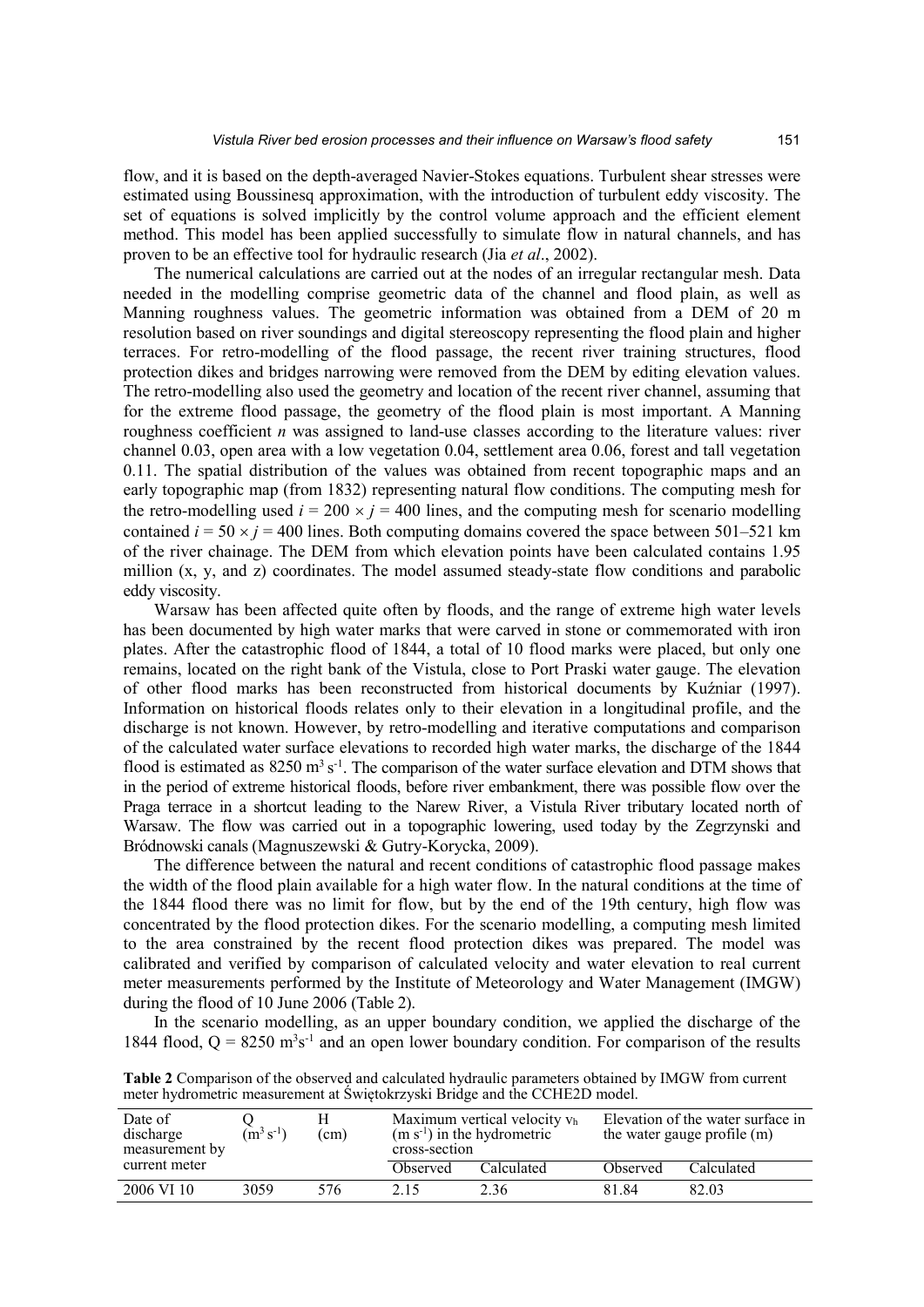from retro and scenario modelling, a sequence of monitoring points was designed, located in a river channel thalweg. The values of the hydraulic parameters channel width, water surface elevation, velocity of flow, and shear stress, from both modelling results, are shown in Fig. 4.



Water surface elevation









**Fig. 4** Comparison of the hydraulic parameters of the Vistula River in Warsaw, corresponding to natural and regulated flow conditions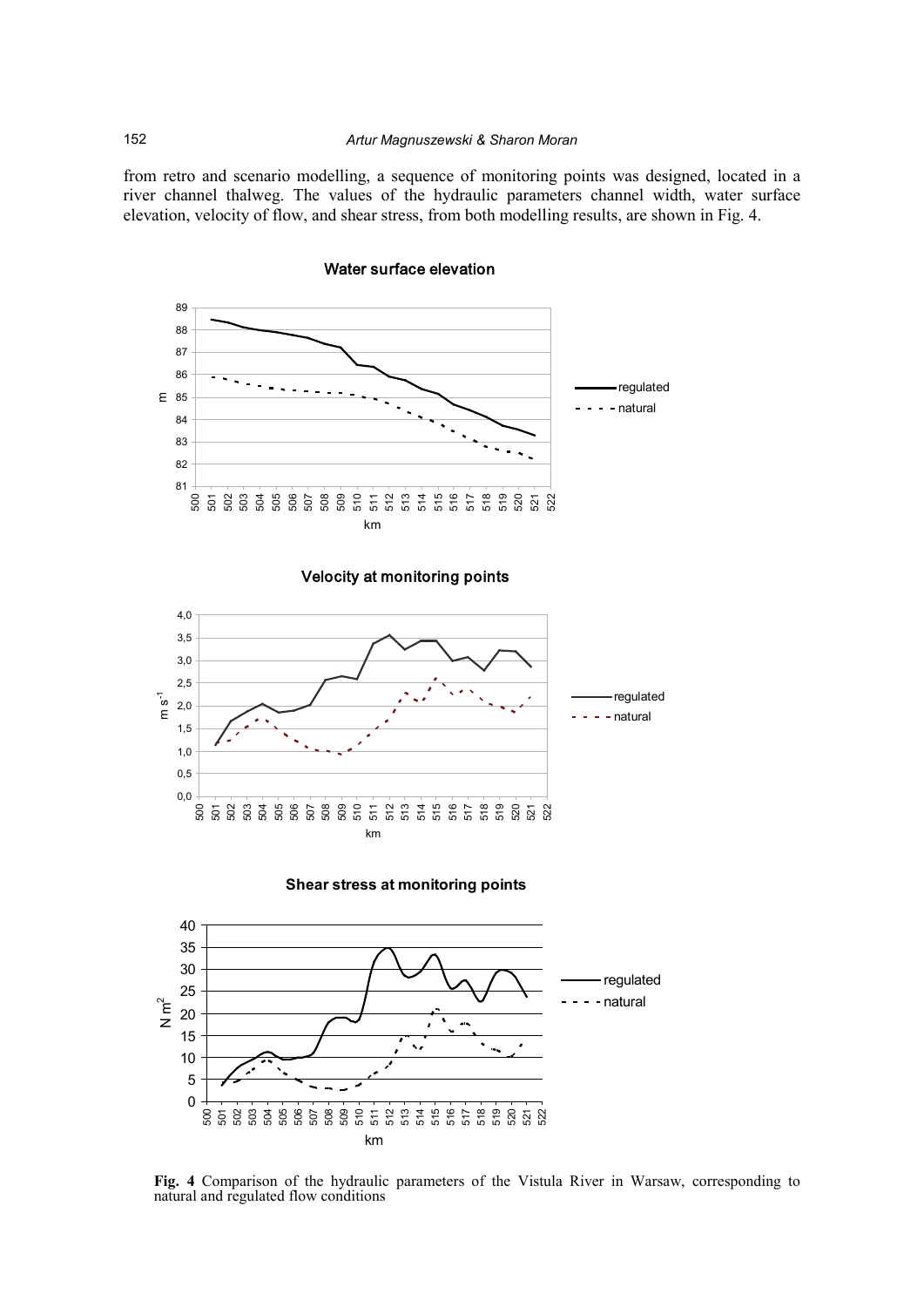## **DISCUSSION OF THE RESULTS**

The method of retro-modelling can be used for the reconstruction of historical floods for which only limited data are available. The flood of 1844 is important since it set the record for the highest water level ever measured in the Vistula River in Warsaw. During an extreme flood in a natural river valley without flood protection dikes, the first over-flood terrace could be inundated. The 1844 flood with a peak discharge of  $8250 \text{ m}^3 \text{ s}^{-1}$  is an important reference value for Warsaw's flood protection planning; a flood of such magnitude may still propagate down from the upper Vistula River.

The consequence of river embankment and regulation is a water surface higher by 2 m during the extreme flow. The longitudinal profile shows that the highest increase of the water level is observed in the reach km 501–509 which approaches the narrowest part of the channel.

In the conditions of extreme flood passage, the velocity of the flow in the Vistula River reach km 505–515 can reach speeds of 3.5 m  $s^{-1}$ . This is very high velocity for a lowland river, and the region of highest velocities is situated close to the Port Praski gauge at km 513. Erosion of the river bottom is partly caused by the river dredging works, but the high energy of flowing water during the floods also plays important role. The CCHE2D model provides very valuable information on spatial distribution of water velocity and shear stress.

River channel erosion will continue, improving flood conveyance, but also creating problems for navigation during low flow periods. One additional problem is the land cover of the new flood plains in the space between flood protection dikes. Dense vegetation on the new flood plains creates additional resistance to high flows and needs to be controlled by periodic pruning. In light of the interdependent relationship between the natural and built environment in the Vistula River valley near Warsaw, hydrodynamic modelling is an important tool for understanding the processes shaping erosion and deposition.

**Acknowledgements** This paper presents the results obtained from the project: Spatial Differentiation of Information Society Vulnerability to Defined Environmental Hazards in Poland, supported by the Polish National Science Centre (DEC-2011/03/B/HS4/04933, 2012-2015). We wish to thank Warsaw Regional Water Authority (RZGW) for providing bathymetric survey data. Professor Mustafa Altinakar and Dr Yaoxin Zhang (National Center for Computational Hydroscience and Engineering, School of Engineering, The University of Mississippi) for permission to use the CCHE2D model and their kind assistance in solving computational issues.

#### **REFERENCES**

Bart, S., Schumberg S. & Deutsch M. (2009) Revising time series of the Elbe River discharge for flood frequency determination at gauge Dresden. *Nat.Hazards Earth Syst.Sci.*, 9, 1805–1814.

Baraniecka, M.D. & Konecka-Betley, K. (1987) Fluvial sediments of the Vistulian and Holocene in the Warsaw Basin. In: *Evolution of the Vistula River Valley during the Last 15000 Years*, L. Starkel (ed.). Geographical Studies Special Issue no. 4, Ossolineum, Wrocław, 252.

Biernacki, Z. (2000) Geomorfologia i wody powierzchniowe. [Geomorphology and surface water] Wisła w Warszawie. Biuro Zarządu m.st. Warszawy. Wydział Planowania Przestrzennego i Architektury, Warszawa.

Hudson, P.F., Middelkoop, H. & Stouthamer, E. (2008) Flood management along the Lower Mississippi and Rhine Rivers (The Netherlands) and the continuum of geomorphic adjustment. *Geomorphology* 101, 209–236.

Jia, Y., Wang, S. S. & Xu, Y. (2002) Validation and application of a 2D model to channels with complex geometry. *Int. J. Computational Engng Sci.* 1, 57–71.

Kowalski, H., Kuźniar, P. & Magnuszewski, A. (2013) Najniższe stany wody Wisły w Warszawie i podwodne odkrycia archeologiczne. *Gospodarka Wodna*, 1, 25–30.

Kuźniar P. (1997) Woda 500-letnia w Warszawie w świetle materiałów historycznych i symulacji komputerowych. In: *Powódź 1997. Forum Naukowo-Techniczne*. IMGW, Warszawa, T. 2, 143–155.

- Kowalski, H., Kuźniar, P. & Magnuszewski, A. (2013) Najniższe stany wody Wisły w Warszawie i podwodne odkrycia archeologiczne. [The lowest water stage of the Vistula River in Warsaw and archeological discovery.] *Gospodarka Wodna*, 1, 25–30.
- Magnuszewski, A. & Gutry-Korycka, M. (2009) Rekonstrukcja przepływu wielkich wód Wisły w Warszawie w warunkach naturalnych. [Reconstruction of the high flood flow conditions in a natural valley of Warsaw] *Prace i Studia Geograficzne* UW, T. 43, ss. 141–151.

Plate, E. J. (2002) Flood risk and flood management. *Journal of Hydrology* 267, 2–11.

Pomianowski, K.(1938) W sprawie jazu kanalizacyjnego na Wiśle pod Bielanami w Warszawie. *Gospodarka Wodna* 4, 179–183.